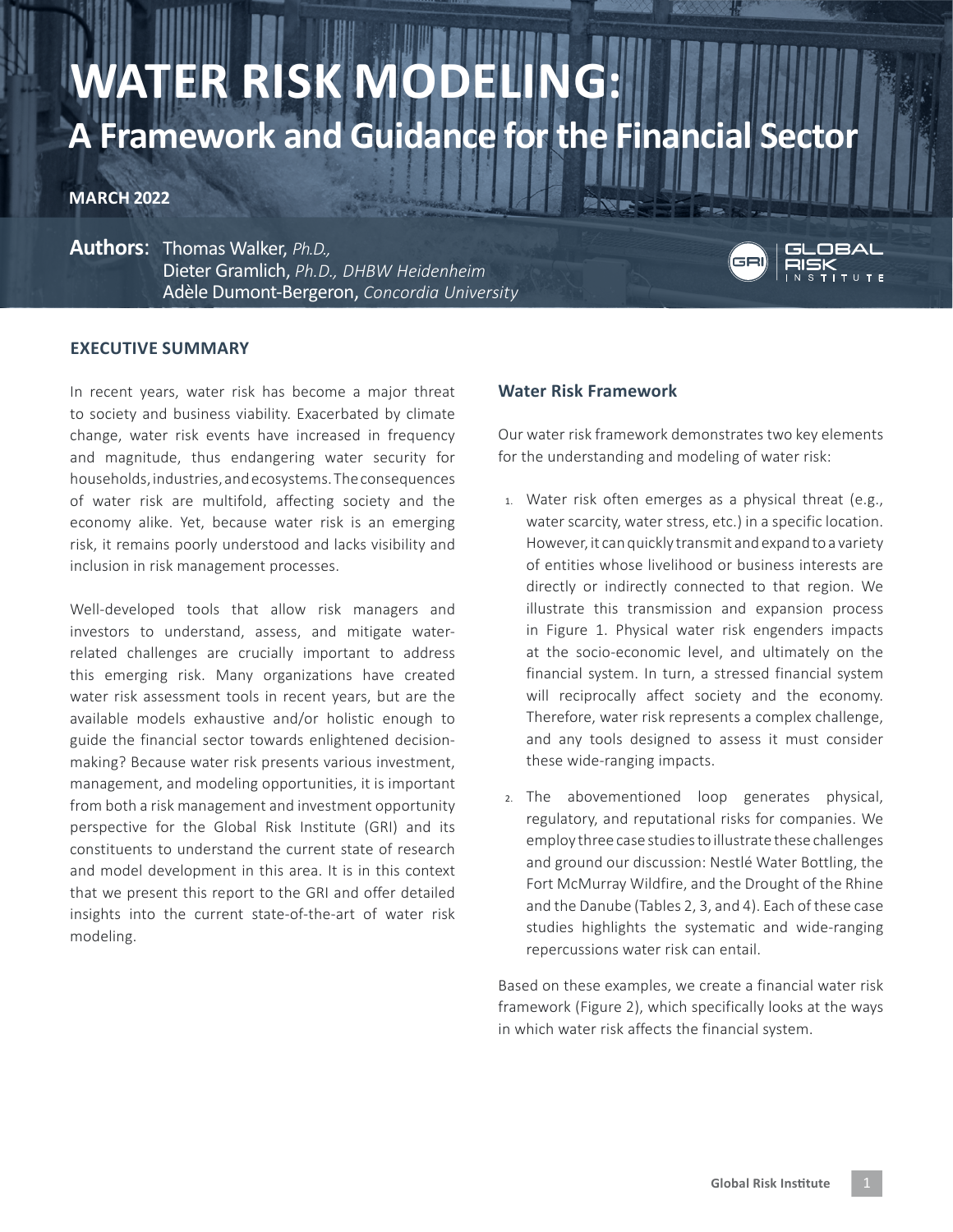# **Overview of Socio-Economic Water Risk Models**

We discuss four of the leading and best-established models that have been designed to assess water risk from both socio-economic perspective:

- The World Resources Institute (WRI) Aqueduct model allows companies and investors to assess and measure their geographic exposure to water risk. The model considers the physical, regulatory, and reputational aspects of water for specific geographic areas and has served as a foundation for various other models.
- The Ceres Aqua Gauge model allows financial investors to assess the relative water risk exposure of their portfolios and adjust them accordingly. The qualitative information provides a basis for further quantitative modeling.
- The World Business Council for Sustainable Development (WBCSD) CEO Guide to Water identifies seven ways in which water can affect a company's bottom line and guides managers on how to incorporate water risk assessments in their managerial decisions. It does not quantify the effects of water risk.
- The World Wide Fund for Nature (WWF) Water Filter considers basin and operational risks. Companies can assess their vulnerability to water risk with this tool at the country and industry level and evaluate potential responses.

These models provide an excellent foundation to assess a company's exposure to water risk. However, their investment-specific guidance capabilities remain limited, suggesting that further work is warranted in this emerging field.

## **Overview of Financial Water Risk Models**

Financial managers and investors need financial water risk models tailored to various aspects of financial performance. Some established models include:

- The German Association for International Cooperation (GIZ) tool integrates the geographic shadow price of water, thereby allowing accountants and financial mangers to explore the effects of water stress on income statements and their companies' financial performance. The tool does not provide bond-specific information such as the impact of water risk on the price or yield to maturity of a given bond.
- Water And ValuE (WAVE) calculates the effects of physical water risk and operational water risk on a set of variables measuring the direct and indirect costs and revenues linked to water risk. It considers the effects on financial assets and portfolios and aims to become a stress-testing tool in the future.
- South Pole focuses on equities in portfolios. It assesses water risk vulnerabilities with respect to industries and regions. By attributing risk scores, the model portrays the impacts of water risk on single equities and their presence in equity portfolios.